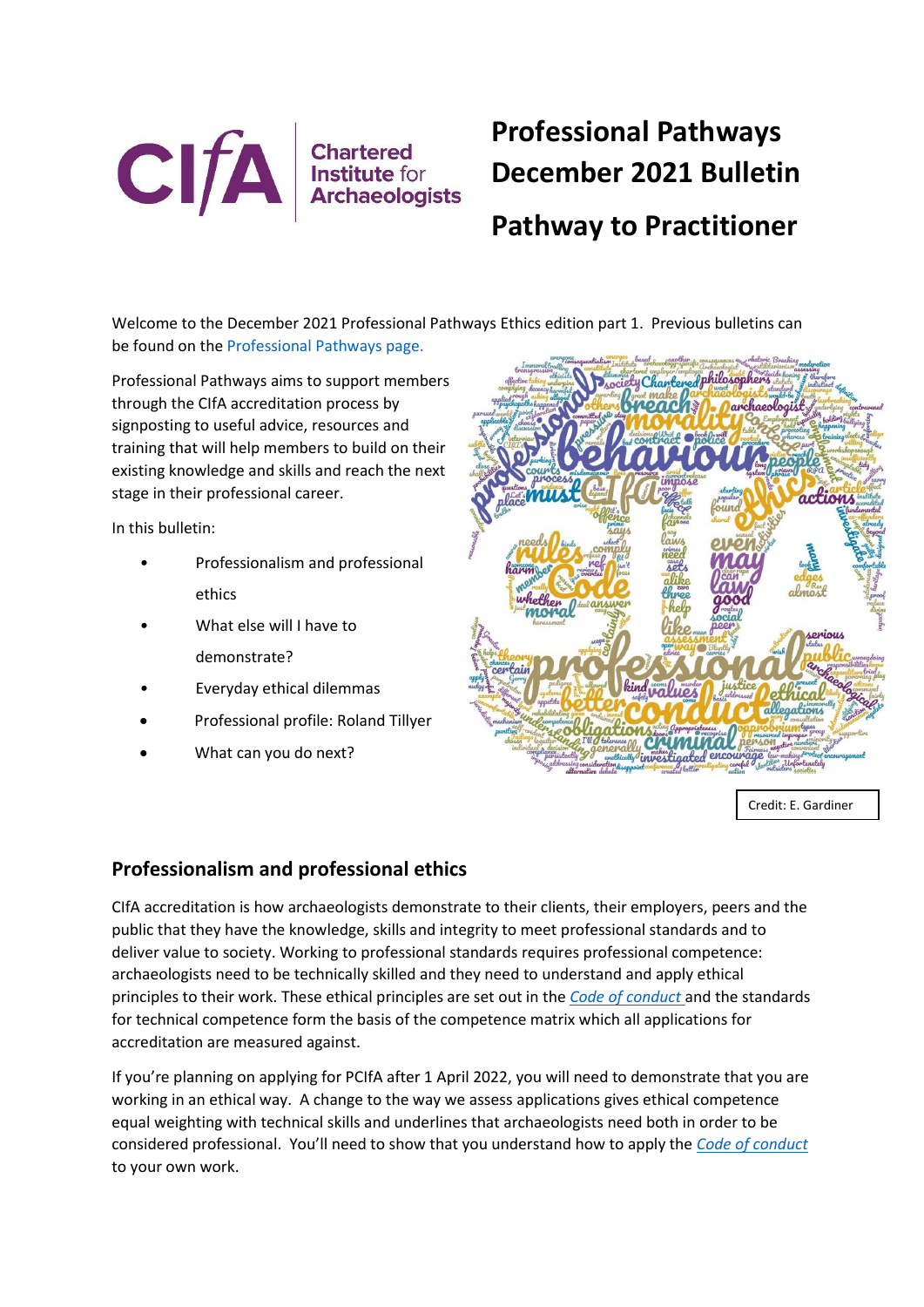A good starting point before you dive into professional ethics is to take (or retake) the e-learning module 'Professionalism in historic environment practice, an introduction' whic[h you can find here.](https://www.archaeologists.net/elearning) This will give you an introduction to working as a professional and provide a good basis for thinking about ethical practice.

## **What else will I have to demonstrate?**

As well as understanding the Code of conduct, you should make sure you are familiar with the CIfA Standards and guidance relevant to your work. You should also be familiar with the key historic environment sector organisations that you are likely to work with or alongside. Take some time to understand the roles of these organisations such as that of the local planning authority, national agency, client or funding body in the work that you are doing.

Think about how the work you do contributes to the team you work with, and in turn how the project contributes to increased knowledge and understanding of the historic environment. How have you contributed to public benefit through your work? Talking to the public, giving site tours and contributing to official media all count.



# **Everyday ethical dilemmas**

Making professionally ethical choices can be challenging and there isn't always a right answer. It takes practice to become confident in weighing up what the ethical solution should be and the resources on the [professional ethics](https://www.archaeologists.net/membership/ethics) webpage are designed to guide you. How would you find ethical solutions to the following dilemmas?

The first thing to do is to read through the Code of conduct and see what it says about the way that you should do your work and the way you should treat people around you. Think about which parts of the Code of conduct relate to each dilemma. Making ethical decisions is not always straightforward and often resolving a dilemma is a negotiation between conflicting interests

#### **1. I've been asked to conduct a solo watching brief and haven't done one before. I'm pleased to be asked and keen to learn but I'm not confident I know what to do.**

You may find the following helpful when deciding the most ethical course of action: *[Code of conduct](https://www.archaeologists.net/sites/default/files/Code%20of%20conduct%20revOct2021.pdf)* Rules 1.5, 1.14, 5.8; the [policy statement on the use of trainees,](https://www.archaeologists.net/sites/default/files/Policy%20statements%20revised%20May%202021.pdf) and requirements to undertake continuing professional development (CPD) and have a personal development plan (PDP),

#### **2. I've been told that the information about the site where I'm working is confidential, but colleagues and members of the public have been asking me about it. Shouldn't we be keeping them informed?**

You may find the following *[Code of conduct](https://www.archaeologists.net/sites/default/files/Code%20of%20conduct%20revOct2021.pdf)* rules useful in thinking about things from different viewpoints: 1.2, 1.4, 1.11, 1.14, 4.1, 4.2, 4.4, 4.6 and 4.7.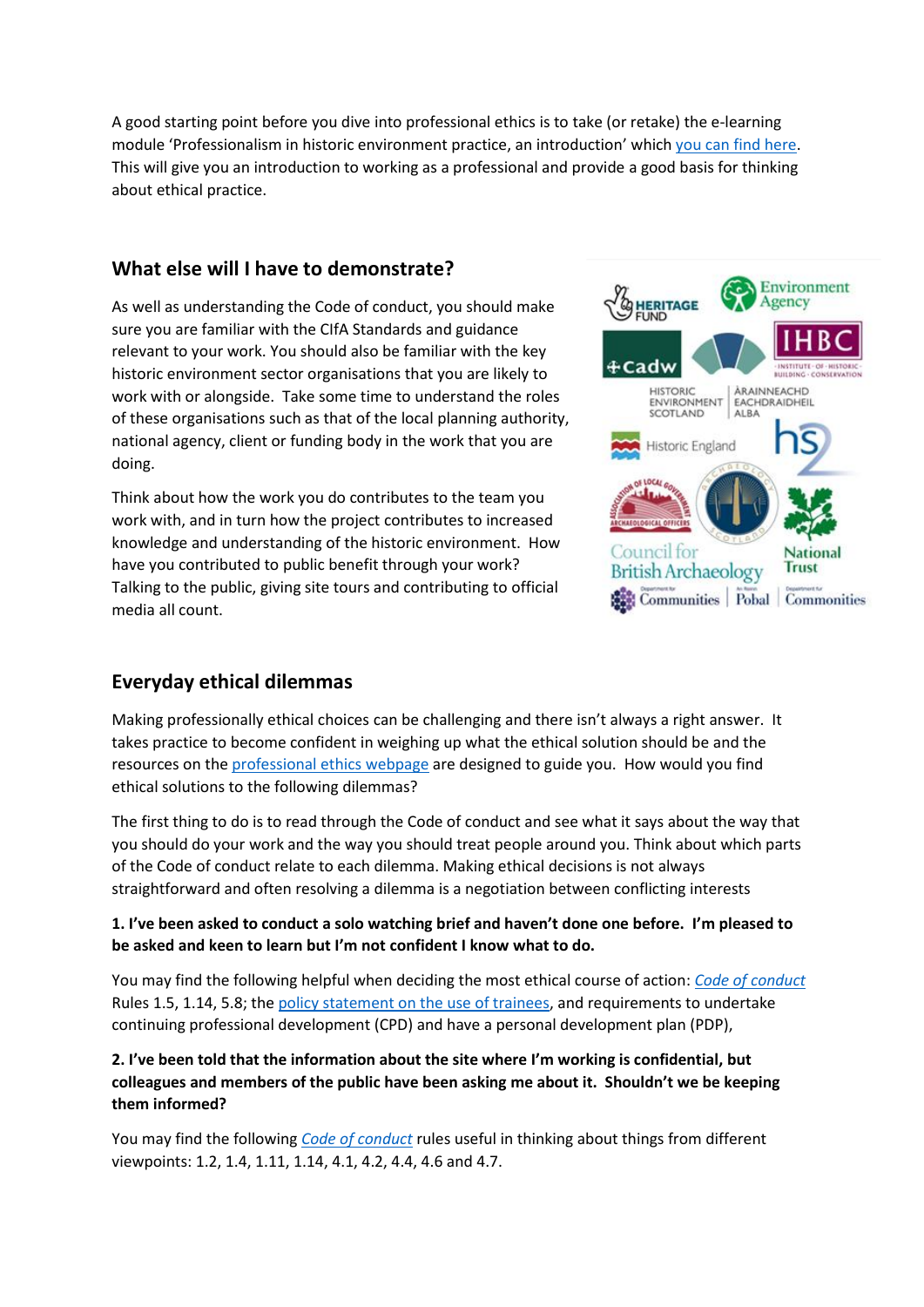# **Professional profile: Roland Tillyer**

Roland is a Practitioner working for Worcestershire archive and archaeology service. Here he talks about the ways that the NVQ3 in Archaeological practice was integrated into his traineeship at Worcestershire and supported an application for accreditation.



Photo credit: Roland Tillyer

Completing the NVQ in Archaeological Practice with Worcestershire Archaeology was a great way to begin my archaeological career and progress to PCIfA. As part of Worcestershire Archaeology's field team, I worked on a range of sites in the West Midlands, from large rural evaluations to small urban excavations. The NVQ was integrated well into the traineeship and provided structure and focus to my development.

Building up a portfolio of evidence and witness testimony from senior colleagues for the NVQ provided a useful way for me to reflect on my training and keep track of how my skills were developing. Worcestershire Archaeology encourages well-rounded training for its field archaeologists.

The NVQ modules included a wide range of topics beyond intrusive investigation, for example research skills and professional ethics. This gave me the opportunity to diversify my skills by participating in other activities, including report writing and attending a CIfA ethics workshop.